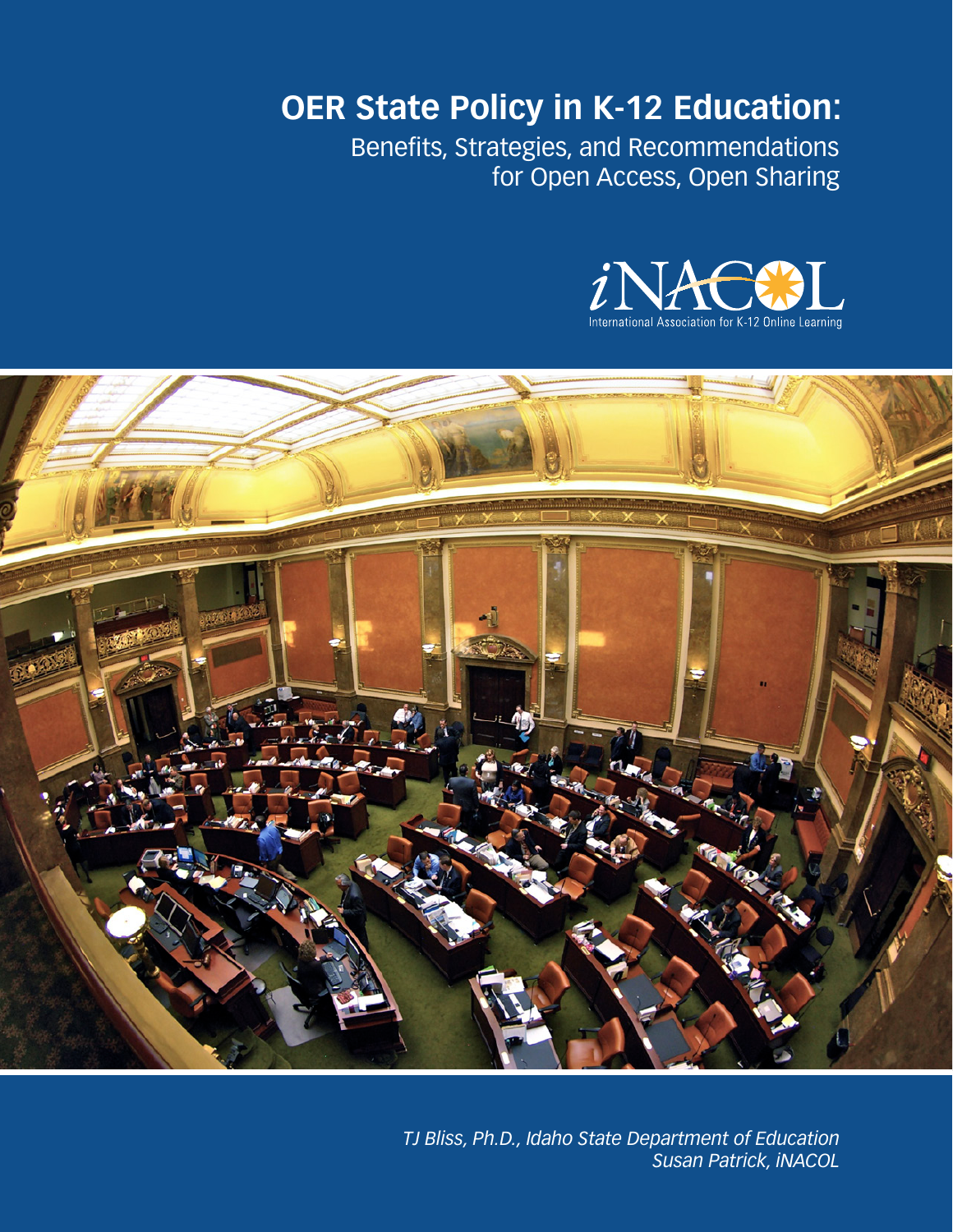# **OER State Policy in K-12 Education:**

**Benefits, Strategies, and Recommendations for Open Access, Open Sharing**

*TJ Bliss, Ph.D., Idaho State Department of Education Susan Patrick, iNACOL*

# **Introduction**

Today, states are collaborating in more ways than ever on the goals of college and career readiness building on the Common Core State Standards (CCSS). This guide is meant to help educational institutions and state governments understand the benefits of fostering deeper learning and personalized learning through open educational resources (OER).

Open educational resources (OER) are learning materials licensed in such a way as to freely permit educators to share, access, and collaborate in order to customize and personalize content and instruction.

By sharing publicly funded learning materials as OER, we can move away from "re-creating the wheel" in all 50 states and territories, enabling sharing and collaboration with learning materials, resources, and professional development. Maximizing state, district and school resources in sustaining an environment of sharing and collaboration, this guide is meant to share bellwether state examples and recommendations as a guide for policy makers.

While specific recommendations are made at the end of this document, there are key principles to consider in enabling sharing of learning materials:

- Emphasize that materials created by state, regional, or local entities using public funds will hold an open license for sharing, collaboration, and access for all educators and students.
- • Allow states with instructional materials lists to include OER.
- • Allow instructional materials and other funding to support development, maintenance, and infrastructure for OER and technology infrastructure with flexible uses of funding.

Open educational resources can be a solution to many areas of work that states are engaged in today. Some of these areas include moving to prepare students for college and careers through benchmarks via the Common Core State Standards (CCSS), better integrating their systems of curriculum, instruction, assessment, data, and technology, and focusing on the need to innovate and personalize learning to better engage students and lead the transformation toward student-centered education systems.

Today's textbooks are obsolete and the acquisition process is broken. The use of OER is a solution that permits delivery of customized content to students much faster and more cost effectively than the current system allows. Open and public domain licenses for educational content that is developed with public funding will provide students and educators with increased access to the information they need to succeed and enable public access to publicly funded educational materials for sharing.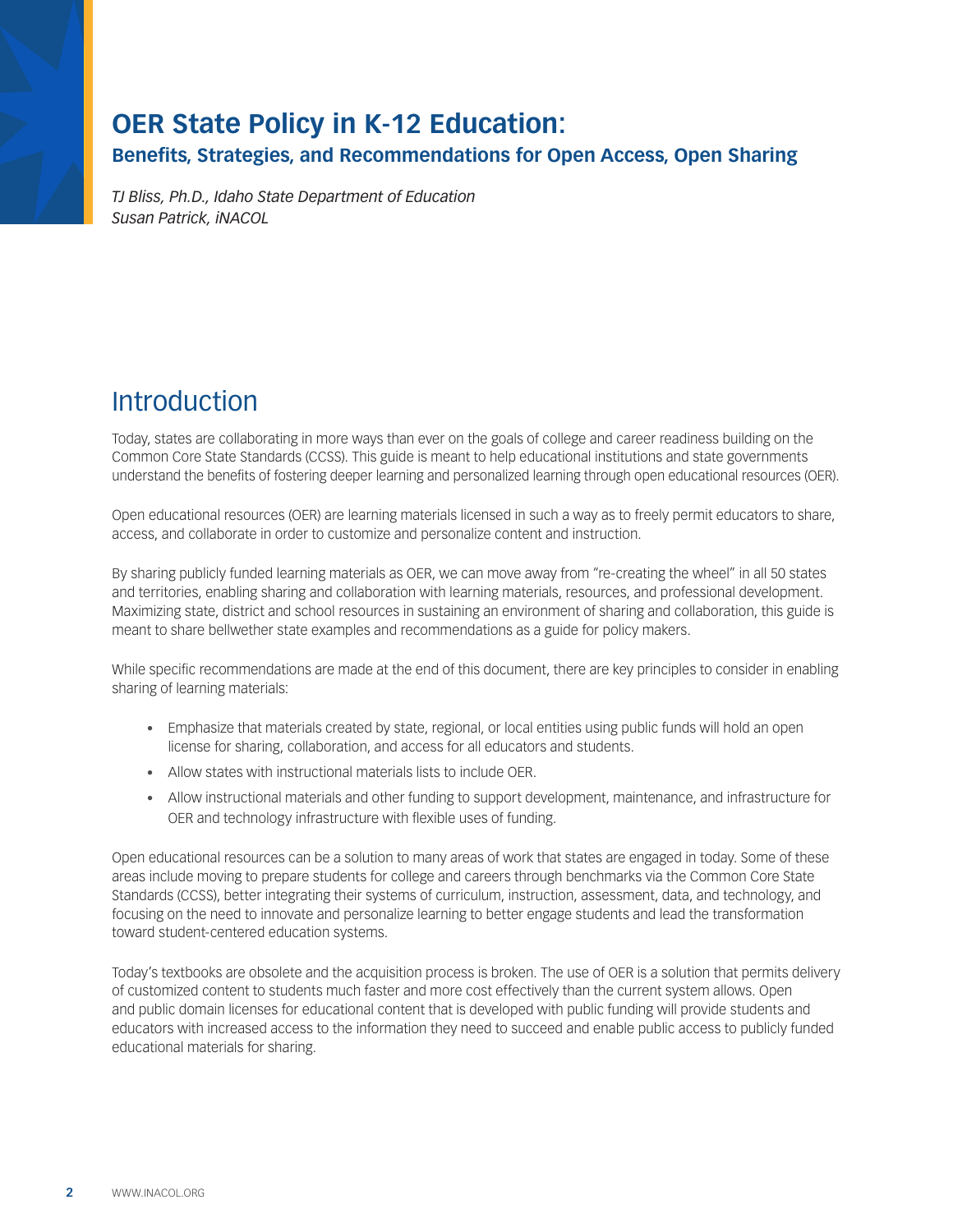Schools in all 50 states are engaged in using educational content that is both open and licensed by a third party—this is not an "either/or" situation. The benefits of sharing open materials needs to be better understood as a key strategy to maximize every dollar of public funds spent for public learning materials. Both curated published materials created by third parties (including copyrighted content) and openly licensed materials are important in building new instructional materials models for personalization. Curated repositories of content should include both open and third-party content—and both need to be reviewed for quality and alignment with standards. With openly licensed content, there are benefits for public education as educators can access a range of materials, share, and collaborate around OER for personalization.

This means policy makers can help by ensuring in instances where public funds are used for the creation of public learning materials, (grants, title programs, statewide or local educational initiatives) policy should ensure that learning materials *created* with public funding should, use an open license, and/or be placed in the public domain for sharing.

Open educational resources (OER) are learning materials in the public domain that permit educators to share, access, and collaborate in order to customize and personalize content and instruction.

## What are open educational resources?

OER refer to "educational materials either licensed under open copyright license or in the public domain" (Wiley, Bliss, & McEwen, in press). Public funds used to create public learning materials should be made open for sharing across schools in the public domain. The ability to share, collaborate, and access OER make them an attractive option for educational institutions and state agencies.

Open educational resources (OER) include items such as courses, course modules and materials, e-textbooks, streaming video of classroom lectures, professional development, rubrics, assessments, tests, software, and any other tools, or techniques used to transmit knowledge that have an impact on teaching and learning that are openly licensed for sharing and free use. Open educational resources also include born-public-domain works, such as those produced by the public sector, federal and state governments.

The Common Core State Standards (CCSS) are being adopted in 45 states and 3 territories. In order to fully realize the potential of the CCSS, new curricula and new assessments aligned with the standards are vital. As states engage in the creation and adoption of CCSS-aligned textbooks, instructional materials, professional development, rubrics, and other materials in support of CCSS, how can policy makers rethink how to share, collaborate and access instructional materials to meet the needs of a 21<sup>st</sup> century classroom?

There is an opportunity to formulate and implement new policies related to textbooks and instructional materials with the potential to make a real difference in K-12 education by shifting to learning materials that can provide personalization and can be shared for collaboration across schools, districts, and states implementing the CCSS and beyond for deeper learning. Specifically, policies related to OER are currently being adopted in several states to help address the challenges related to K-12 instructional materials, including adoption of the CCSS.

To date, 66 governments throughout the world have adopted or proposed policies related to OER at some level (OER Policy Registry, 2013). In this guide, we describe the benefits of OER, present several OER policy models in K-12 education, discuss barriers and opportunities related to OER policy creation and implementation, and provide a list of strategic policy recommendations.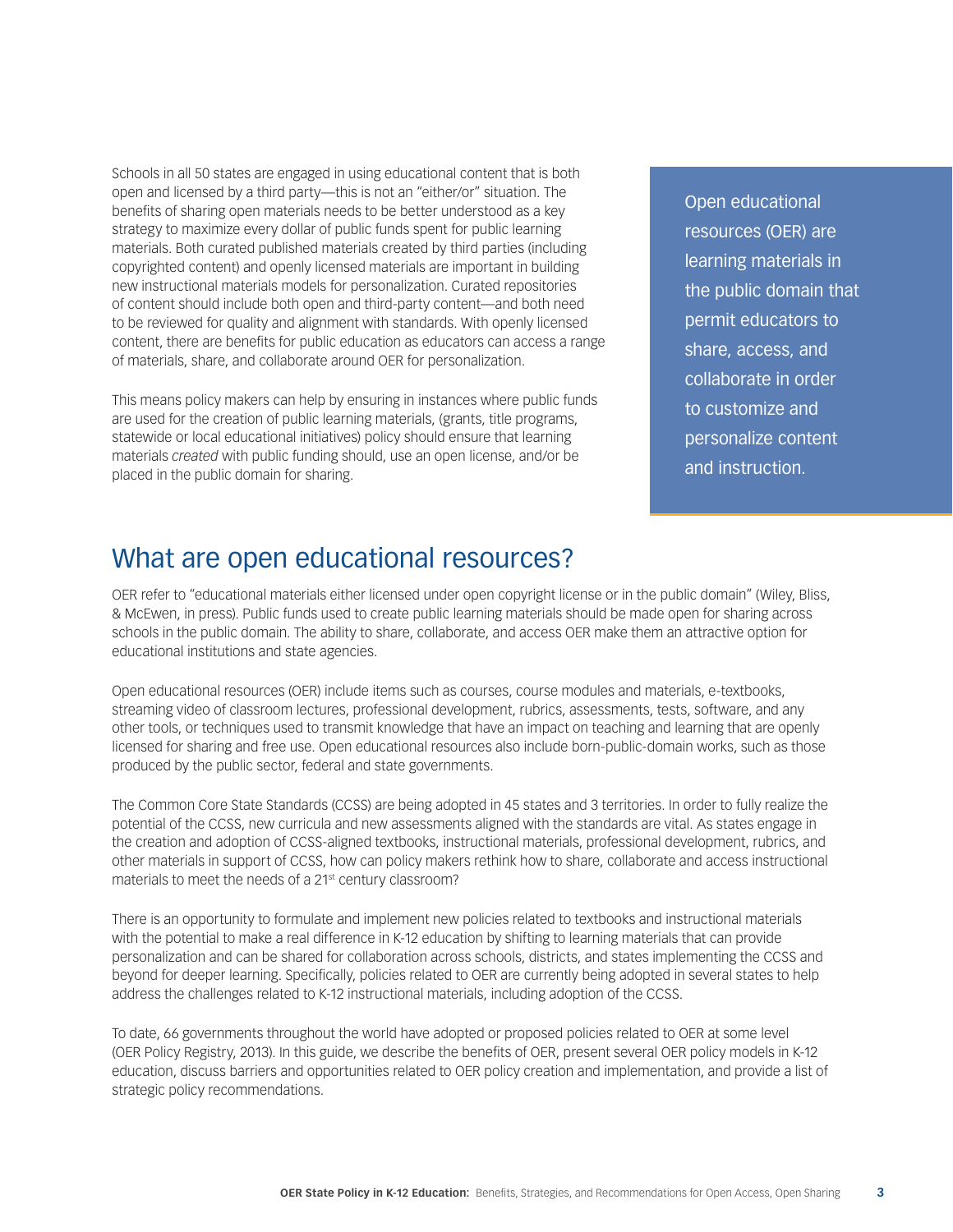# Benefits of OER

OER offer a number of specific benefits to states and other education stakeholders as they develop and implement new instructional materials and other content, including (a) collaboration and partnerships, (b) increased knowledge sharing, (c) cost savings and efficiency, (d) quality improvements, (e) support for independent learning, and (f) communications and community engagement.

### Collaboration and partnerships

As described above, OER provide a foundation to allow multi-state or district collaborations. Importantly, they also create powerful partnering opportunities at the classroom level by enabling educators to develop, share, and access quality OER to meet their students' unique requirements and needs.

#### Knowledge sharing

OER enable knowledge sharing for the benefit of *all* students and educators by widening access to high-quality resources. Knowledge sharing and improved access to resources in turn encourage college and career readiness and boost human capital through better education. OER also bridge the gap between formal and informal learning (widening access to quality material outside the classroom) and promote lifelong learning.

## Cost savings and efficiency

By sharing and reusing content, the costs for content development can be cut allowing for better use of available resources. These savings are particularly important given the limited budgets of states, districts, and schools. OER maximize and best leverage taxpayers' investments by allowing free sharing and reuse of resources developed by publicly funded institutions. OER also eliminate delays associated with securing permission to use existing digital materials by allowing educators to freely use open materials without having to secure author permissions. OER can also leverage the unique aspect of digital assets by reducing the marginal cost and effort of making copies and distributing learning resources. The minimal funding for professional development and training to develop content can be far less than the recurring costs for printed materials.

### Quality improvements

The quality of OER improves over time by enabling continuous improvement of online and other digital learning resources by professional peers that are curated and vetted for alignment to state academic standards. The ability to continuously evaluate and update digital OER starkly contrasts with traditional materials that typically have to be used by students until the end of a purchasing cycle, even if the material includes significant errors or omissions. OER also enable a web-based, viewable, useable record of quality educational materials. Open licenses expand student access to high-quality, up-to-date, engaging, and customized content more quickly, cost-effectively, and efficiently than ever before. In Virginia, a high school physics textbook with an open license was conceptualized, collaboratively developed by experts, vetted, and placed in students' hands within six months. This is six to ten times faster than the three to five years officials were told would be necessary under the typical system.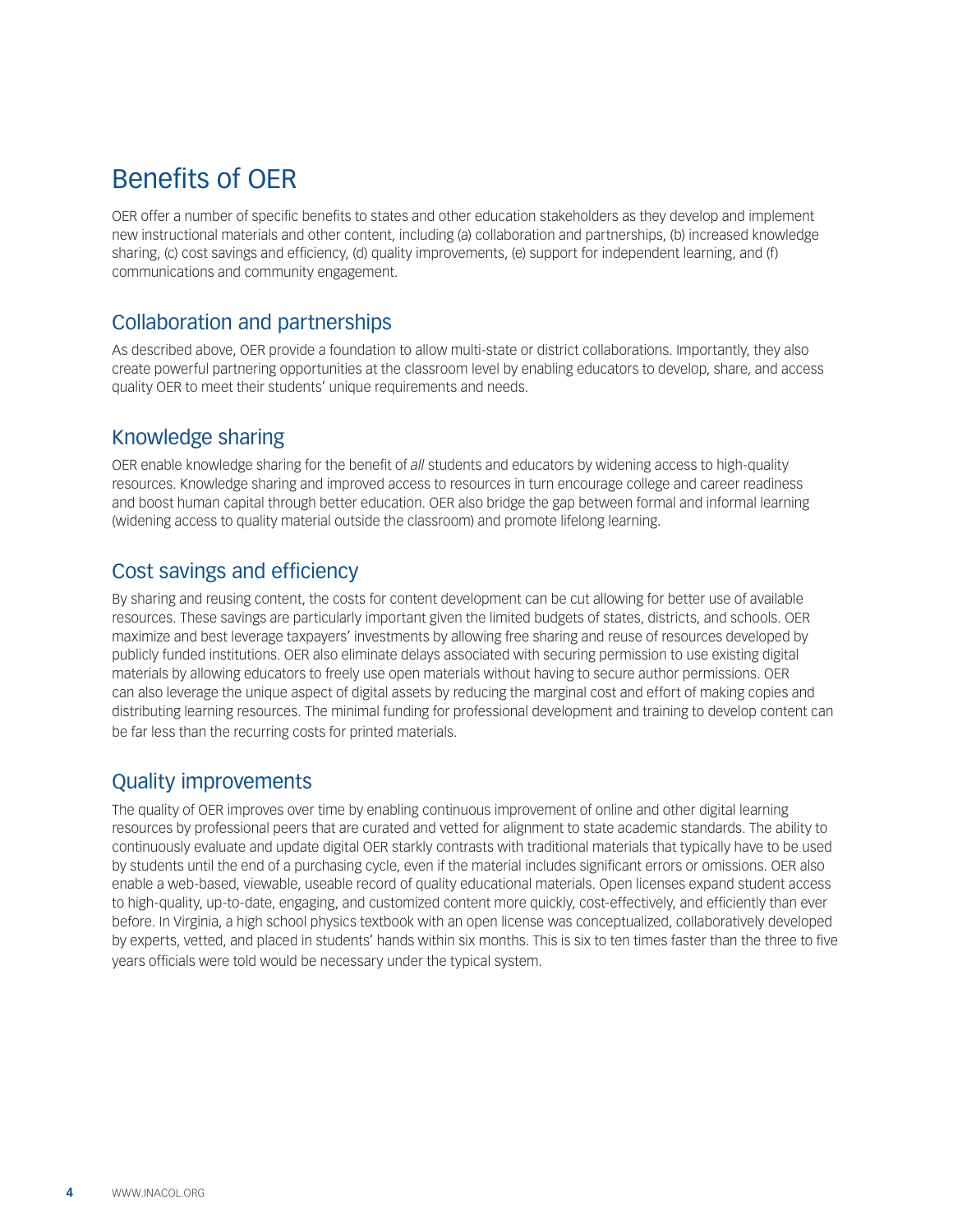## Support for independent learning

OER help students to (a) access additional learning resources, (b) enhance supplemental materials in support of academic plans, (c) become better prepared, (d) engage in independent learning, and (e) pursue learning aligned with personal interests. OER also offer students access to high-quality materials that may be more engaging and in sync with their own interests. Open educational resources are a pathway forward to ensure every student has access to high-quality, engaging, personalized, and up-to-date content.

#### Communications and community engagement

OER development initiatives showcase district, school, and teacher leadership in content creation and customization. The materials serve as a tool for engaging with students, parents, and communities and highlight the opportunities available to students who learn through open content.

## Bellwether States: Examples of OER Policy Models

Several states have recently enacted policies related to OER. While these policies vary in their scope, they highlight the potential to policy makers for positively impacting the cost and quality of instructional materials in K-12 education for students, teachers, and schools. In this section, we highlight the OER policies of five states: Washington, Virginia, Utah, Texas, and Maine. Table 1 contains a list of all states that currently have or have had OER policies or initiatives in the past at any educational level.

#### Creation of Open Educational Resources

#### *Washington*

The most progressive law related to open educational resources in K-12 education was passed in Washington State. Here legislation was enacted to fund the development of an open course library aligned to the Common Core State Standards (Regarding Open Educational Resources in K-12 Education, H.B. 2337, 2012). The goal of the library, as stated in the law, is "to provide students with curricula and texts while substantially reducing the expenses that districts would otherwise incur in purchasing these materials. In addition, this library of openly licensed courseware will provide districts and students with a broader selection of materials, and materials that are more up-to-date" (p. 1). Of significant importance to this legislation is the financial support afforded toward the implementation of the policy: nearly \$1 million over the next five years to fund full-time staff to oversee the development of the library and promote OER adoption. The law also permits a temporary reallocation of existing instructional materials funds to be used to support the development and implementation of the open course library.

Currently, the Office of Superintendent of Public Instruction (OSPI) has used funding from H.B. 2337 to hire a full-time staff member to oversee the K-12 Open Course Library. Initial activities, including organizing an advisory committee and outlining a detailed plan for development and implementation of the library, are now underway. The estimated positive fiscal impact of the Washington open course library is enormous. If just one open textbook in each grade (9–12) were developed and adopted next year, the state of Washington would save an estimated \$6 million, even accounting for textbook adoption cycles. A similar library was developed in Washington for its community college system in 2010, with nearly 40 textbooks developed for the highest enrolling courses. Caswell (2012) described this initiative in some detail and also provided evidence of indirect cost savings to the state.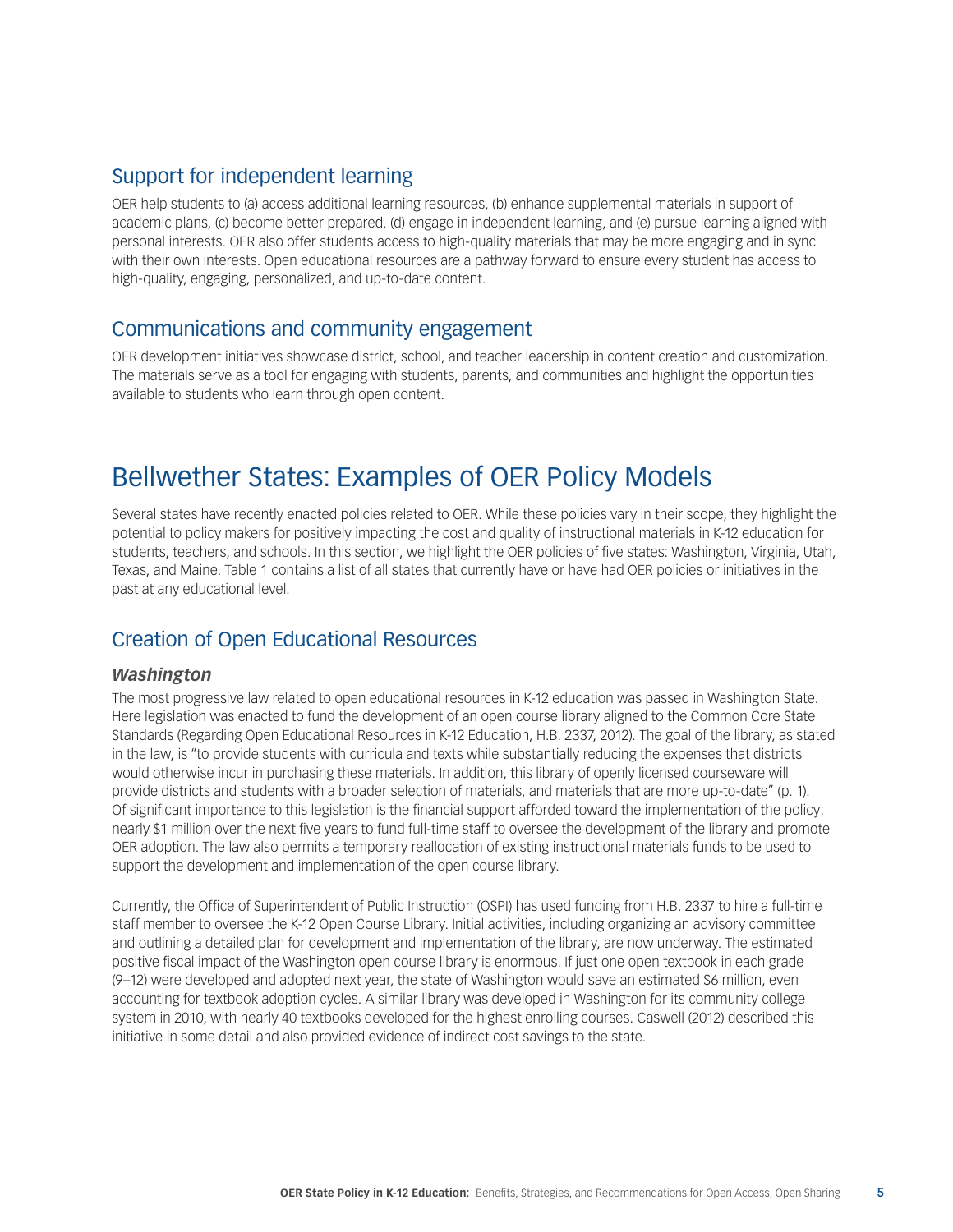#### *Virginia*

The Virginia legislature adopted a policy that clarifies intellectual property rights for state employees. This legislation permits state agencies and employees to release potentially copyrightable materials produced with public funds under an open license (Patent and Copyright Policies, H.B. 1941, 2009). This policy has enabled the development of an open physics textbook that provides students with more up-to-date scientific information.

Virginia has also created the VA Open Education Curriculum Board with authority to designate Open Education Consortia. The Board sets standards for submission of educational materials and subsequent licensing of educational curricula developed by the Consortia.

#### *Utah*

The Utah State Board of Education, led by the efforts of then-State Superintendent Larry Shumway and OER advocate David Wiley, approved an administrative rule to the same effect as that seen in Virginia, but with language specific to educators and schools as employees and agencies of the state, respectively (Sharing of Curriculum by Public School Educators, R277-111, 2009). The purpose of this administrative rule was to clarify the State Board's position on teacher use of instructional materials and copyright laws. The rule explicitly allows for open licensing of materials created by state employees using public funds and gives copyright ownership to the content creator.

The OER policy in Utah has facilitated the development of several OER initiatives currently underway in the state. Specifically, Utah has authorized and supported an online charter high school, Open High School of Utah, with a mission to use innovative technology, service learning, student-centered instruction, and personal responsibility to empower students to succeed. One of their goals is to provide open courses, and Open High School of Utah is developing and sharing their curriculum exclusively as OER. Moreover, the State Board is promoting and facilitating a multi-district collaborative to develop open textbooks in several high school subjects. Utah plans to extend this effort to more subjects and grades.

#### Updating Instructional Materials Adoption to Include OER

#### *Texas*

The Texas legislature, led by the efforts of Rep. Scott Hochberg, adopted policy giving authority to the Commissioner of Education to include open educational resources and other digital resources on the official list of approved instructional materials (Relating to Open-Source Textbooks and Other Instructional Materials, H.B. 2488, 2009). In addition, the bill allows for content developed by faculty at research universities in Texas to automatically be placed on the vetted list of approved materials for high school and junior high school students, presumably providing an incentive for faculty and institutions to develop content. H.B. 2488 does not stipulate that such content must be openly licensed, but the option to do so is retained.

Texas has also defined "open source textbooks" as a new category of materials that the state will include in their state adoption process for curricular materials, or even purchase. However, the policy does not require that purchased "open source textbooks" be openly licensed. They could be resources that are contracted for by the state, which would then own, distribute, and license them in any legal manner. It is unknown whether this policy has led to the adoption of more OER in Texas public schools. It is interesting to note the Connexions project at Rice University is a leader in the OER movement in higher education and has some K-12 open educational resources in the repository.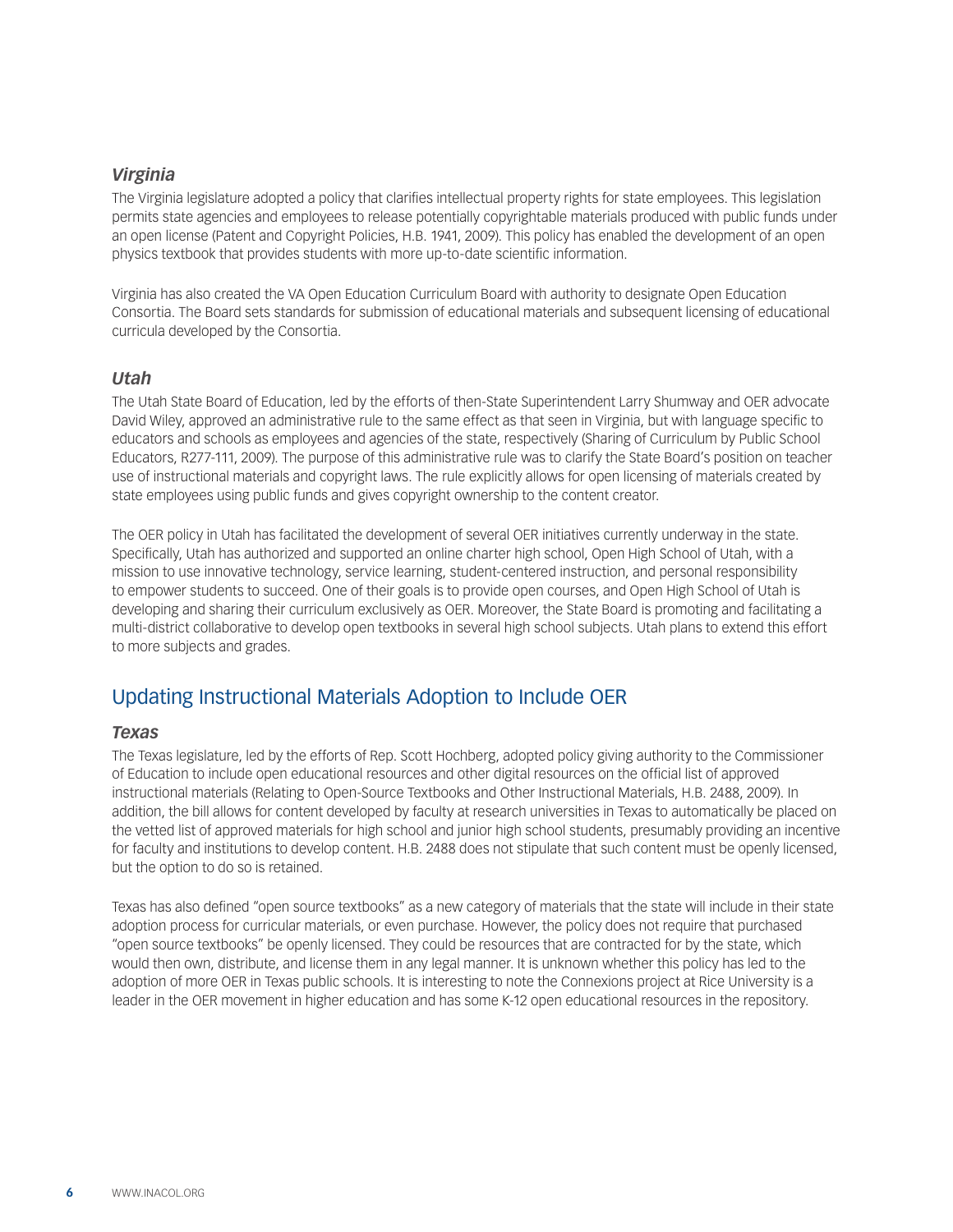### Increasing Access to OER for Personalizing and Customizing Learning

#### *Maine*

In Maine legislation was recently approved that mandates the creation of an information clearinghouse on the use of online and open educational resources, among other programs (To Support and Encourage the Use of Online Textbooks, L.D. 569, 2011). This legislation also includes approval for the state Commissioner of Education to allocate existing funds to hire or reassign several staff positions to oversee and support the clearinghouse and other digital literacy programs outlined in the law. To fund this legislation, Maine has dedicated some of its EETT Title-IID funds to (a) the identification and the development of quality review processes and (b) the use of OER and the development of professional development to support use in eight academic areas.

#### **Table 1. Summary of OER Activities in Eight States**

#### *K-12 Open Educational Resources State Initiatives*

*The following states have enacted legislation or directed funding toward OER initiatives. This list does not include states that have reallocated textbook funding to electronic resources and/or hardware, which also relates to OER usage.*

| <b>STATE</b>    | <b>DESCRIPTION</b>                                                                                                                                                                                                                                                                                                                                                                                 | <b>WEBSITE</b>                                                                                                   |
|-----------------|----------------------------------------------------------------------------------------------------------------------------------------------------------------------------------------------------------------------------------------------------------------------------------------------------------------------------------------------------------------------------------------------------|------------------------------------------------------------------------------------------------------------------|
| California      | In 2009, Governor Arnold Schwarzenegger of California launched<br>the Free Digital Textbook Initiative, calling for free and open<br>high school math and science textbooks that align to California<br>content standards. Initially, 20 textbooks were submitted for<br>review, and of those, 10 met at least 90% of state content<br>standards.                                                  | www.clrn.org/FDTI/index.cfm                                                                                      |
| <b>Florida</b>  | Florida Department of Education, in 2008, was the first State<br>Education Agency to adopt an OER policy with its approval of<br>FreeReading for the supplemental reading programs list.                                                                                                                                                                                                           | www.freereading.net                                                                                              |
| <b>Maine</b>    | Maine has dedicated some of its EETT Title-IID funds to 1) the<br>identification and the development of quality review processes<br>and 2) the use of OER and the development of professional<br>development to support the use in eight academic areas.                                                                                                                                           | www.maine.gov/education/ nclb/tiid/arra/<br>www.syntiro.org/oer<br>http://maine.edc.org/file.php/1/oer/math.html |
| <b>Maryland</b> | Maryland is using some of its EETT Title-IID funds to assist<br>systems in increasing teacher and student use of OERs in<br>classroom instruction and to determine the cost-effectiveness of<br>using open-licensed resources. This project includes the creation<br>of an open source Learning Object Repository, developing meta-<br>tagging conventions, and creating professional development. |                                                                                                                  |
| Oregon          | Oregon has funded the Oregon Virtual School District as a<br>program that seeks to increase access and availability of online<br>learning and teaching resources, including OER, free of charge to<br>the public school teachers of Oregon.                                                                                                                                                        | www.orvsd.org                                                                                                    |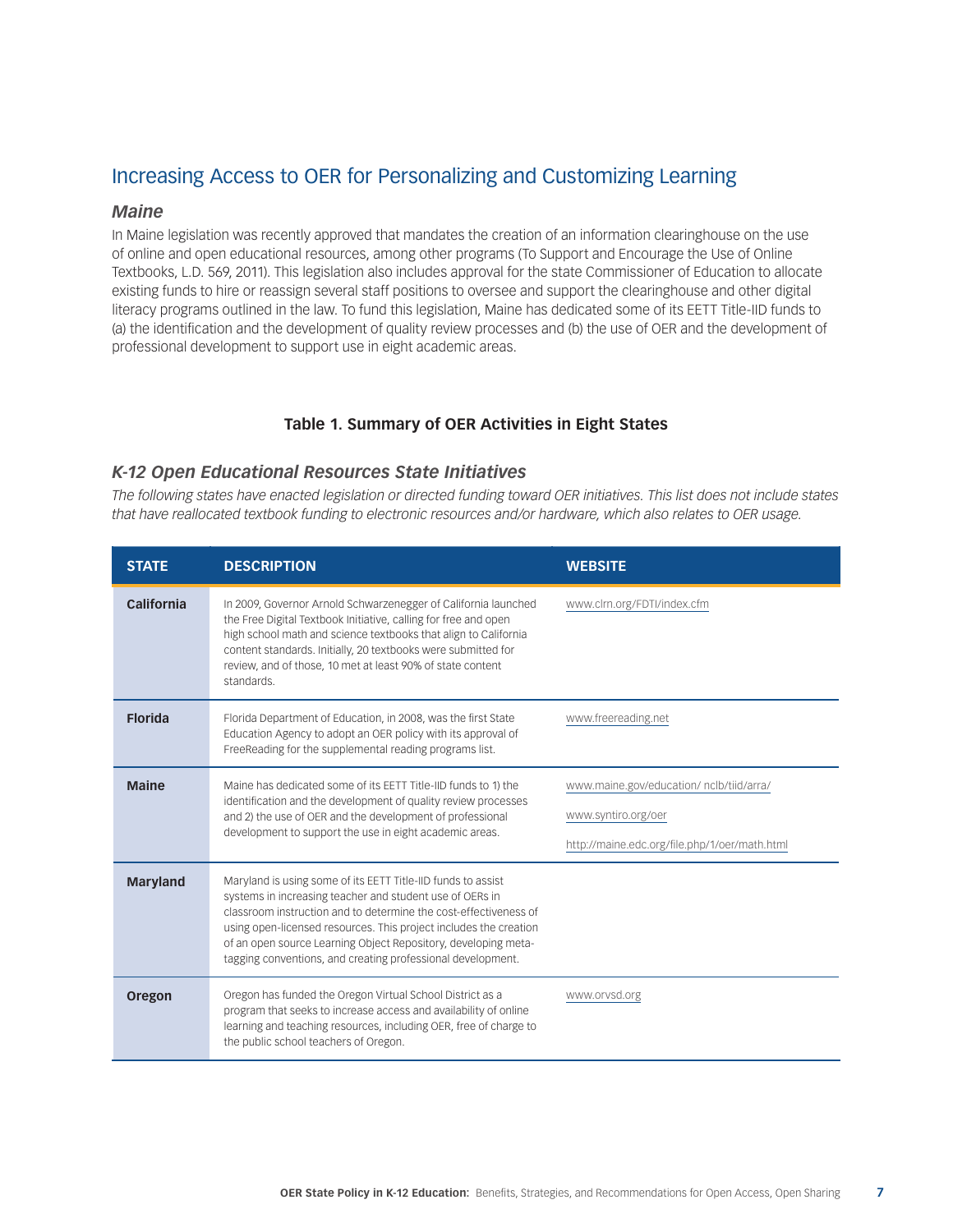| <b>STATE</b>    | <b>DESCRIPTION</b>                                                                                                                                                                                                                                                                                                                                                                                                                                                                                                                                                                                 | <b>WEBSITE</b>                                                 |
|-----------------|----------------------------------------------------------------------------------------------------------------------------------------------------------------------------------------------------------------------------------------------------------------------------------------------------------------------------------------------------------------------------------------------------------------------------------------------------------------------------------------------------------------------------------------------------------------------------------------------------|----------------------------------------------------------------|
| <b>Texas</b>    | Texas has defined "open source textbooks" as a new category<br>of materials that the state will purchase. These "open source<br>textbooks" would be recommended and approved by the<br>commissioner, rather than by the state board as has been<br>traditionally the case. [Note: The current rules state that "open<br>source textbooks" are not necessarily open licensed. They could<br>be resources that are contracted for by the state, which then<br>owns them and may distribute and license them as they choose.]                                                                         | http://ritter.tea.state.tx.us/textbooks/<br>CommissionersList/ |
| Utah            | Utah has funded an online charter high school that is sharing<br>their curriculum as OFR.                                                                                                                                                                                                                                                                                                                                                                                                                                                                                                          | www.openhighschool.org                                         |
| <b>Virginia</b> | In 2008, the Commonwealth of Virginia issued a Request for<br>Collaboration to create an open physics textbook, partnering<br>with the CK-12 Foundation, in order to provide more up-to-date<br>science information. These materials are supplemental, since<br>they primarily address topics not found in the state standards.<br>Virginia has also created the VA Open Education Curriculum<br>Board to designate Open Education Consortia and set the<br>standards for submission of educational materials and<br>subsequent licensing of educational curriculum developed by<br>the consortia. | www.ck12.org/flexbook/book/735                                 |

## Barriers and Opportunities

While the policies we have just described are good examples of what some states are doing to take advantage of the benefits of OER, there are still several barriers to OER policy development and implementation that policymakers should consider.

There are at least two main barriers to OER policy implementation: (a) lack of funding to support OER development and oversight, and (b) lack of funding for marketing and promotion of OER. In the first case, several of the OER policies described above have not been implemented as quickly or as widely as possible because the state agencies charged with policy implementation have lacked the experience, staff, and support necessary to lead OER initiatives. For example, in Washington, funding has been set aside for one staff member to oversee the OER library, but even some policymakers there acknowledge that the current funding allocation is inadequate to move the project forward either quickly or widely.

The second barrier to OER policy implementation relates to the differences between how OER developers promote their content compared to how traditional publishers market their materials. In general, funding for OER is dedicated to content development with little remaining for marketing and outreach. In Texas, the OER community, or those content developers openly licensing their content, have done little to inform potential schools and district buyers in the state that openly licensed (and generally freely available) high-quality content is available. In fact, not a single OER developer has yet attempted to get content on the Texas "approved instructional materials" list. One potential solution to this barrier from a policy standpoint is to allocate funding for the greater promotion and awareness of open content and professional development related to OER use and adoption.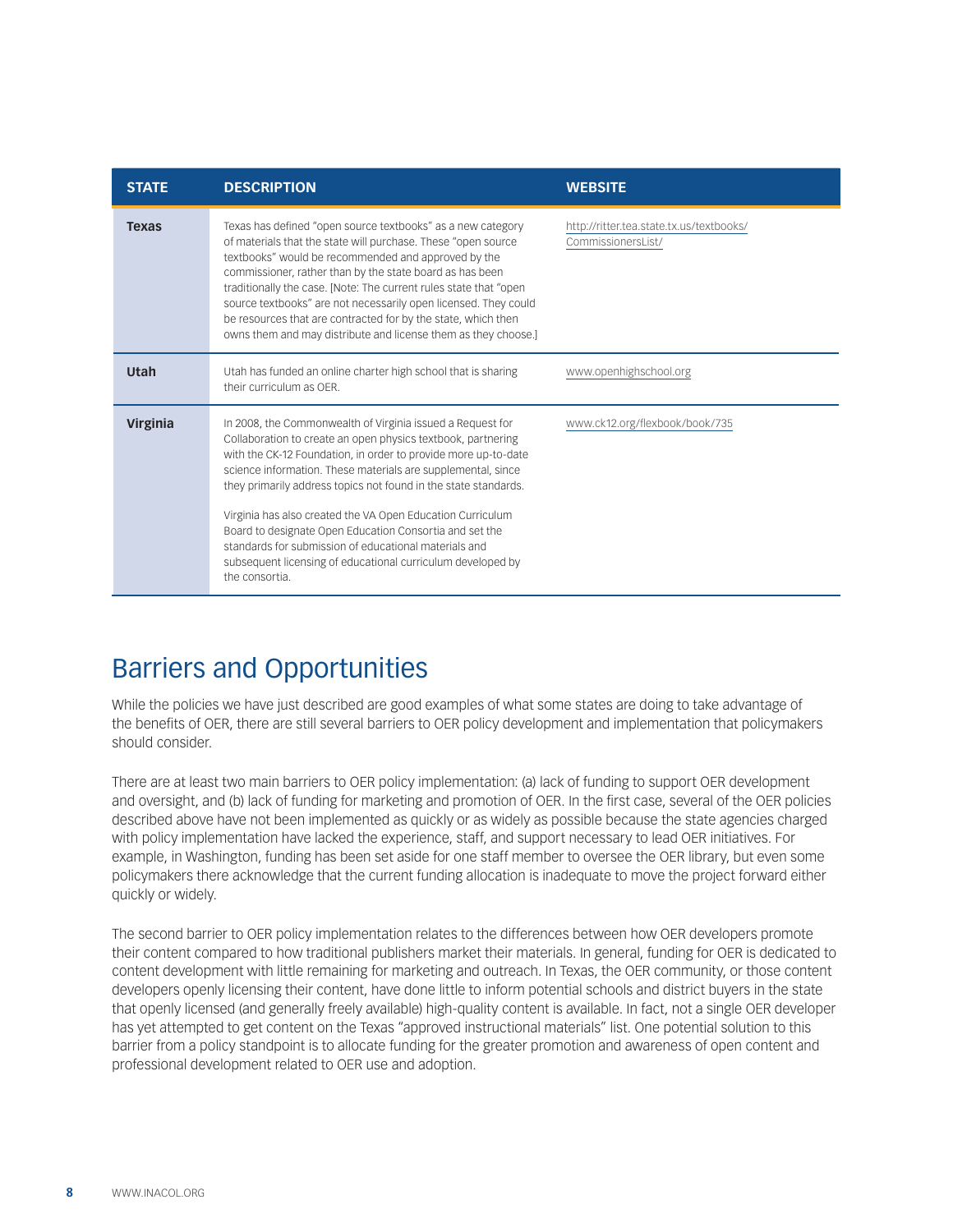While barriers certainly exist, we acknowledge there are also many opportunities for OER policy creation and implementation to provide more efficient and effective government practices when considering content and instructional materials. In particular, the adoption of the Common Core State Standards by 45 states and territories provides a chance for governments to reconsider their sources and strategies around instructional materials. There is currently a great need for CCSS-aligned content, and the OER community has begun to produce it. States should consider policies that will make it easy for their schools and districts to vet and adopt such content. In addition, efforts are underway to organize a consortium of states to participate in a collaborative effort to develop even more CCSSaligned OER. Policies favorable toward OER development and adoption have the potential to save states a great deal of money, provide personalized learning experiences for engaging students, and potentially impact student outcomes when OER is used that is aligned with the CCSS.

## OER Policy Recommendations

Based on our understanding of current OER policies and initiatives, we make the following recommendations for policy:

- Allow for open licensing of materials created by state, district, or public employees using public funds and give copyright ownership to the content creator. Publicly created learning materials for public education should require a Creative Commons open license (see [http://creativecommons.org/licenses\)](http://creativecommons.org/licenses).
- • States that have materials approval processes (like Texas) should ensure that OER are allowed to be included on approved instructional materials lists.
- States should enable more flexible use of instructional materials budgets to support the development and maintenance of openly licensed instructional materials, devices, or infrastructure needed to help implement online curriculum and assessments aligned with the CCSS and other relevant standards. Such development could occur on a statewide basis (as in Washington State), through a collaborative between states (e.g., PARCC and Smarter Balanced Assessment Consortia), or on an individual or collaborative district level with oversight from the state board of education (as in Utah).
- States should establish and fund an OER evaluation and adoption committee (where applicable). This committee could be composed of content experts, master teachers, and administrators from throughout the state to serve the purposes of identifying and rigorously evaluating existing OER with alignment to the CCSS and other relevant standards, such as the iNACOL National Standards for Quality Online Courses.
- States should establish and adequately fund a professional development program aimed at helping teachers and administrators understand the benefits and uses of OER, open licensing, and open content curation. Engaging higher education, pre-service, and in-service teacher preparation programs at state colleges and universities (that are publicly funded) is an important strategy.
- • States could consider establishing at least one permanent OER specialist position with responsibility to oversee all OER-related activities throughout the state. This person would be responsible for overseeing the work of the OER evaluation and adoption committee, the collaborative development projects, and revision and updating projects.
- States should consider flexibility for funding the adoption of digital devices for student use (e.g., tablets) on which all online learning materials, online courses, and open textbooks could be accessed. Such devices could contain potentially all necessary instructional materials, effectively leading to a more cost-effective approach than printing.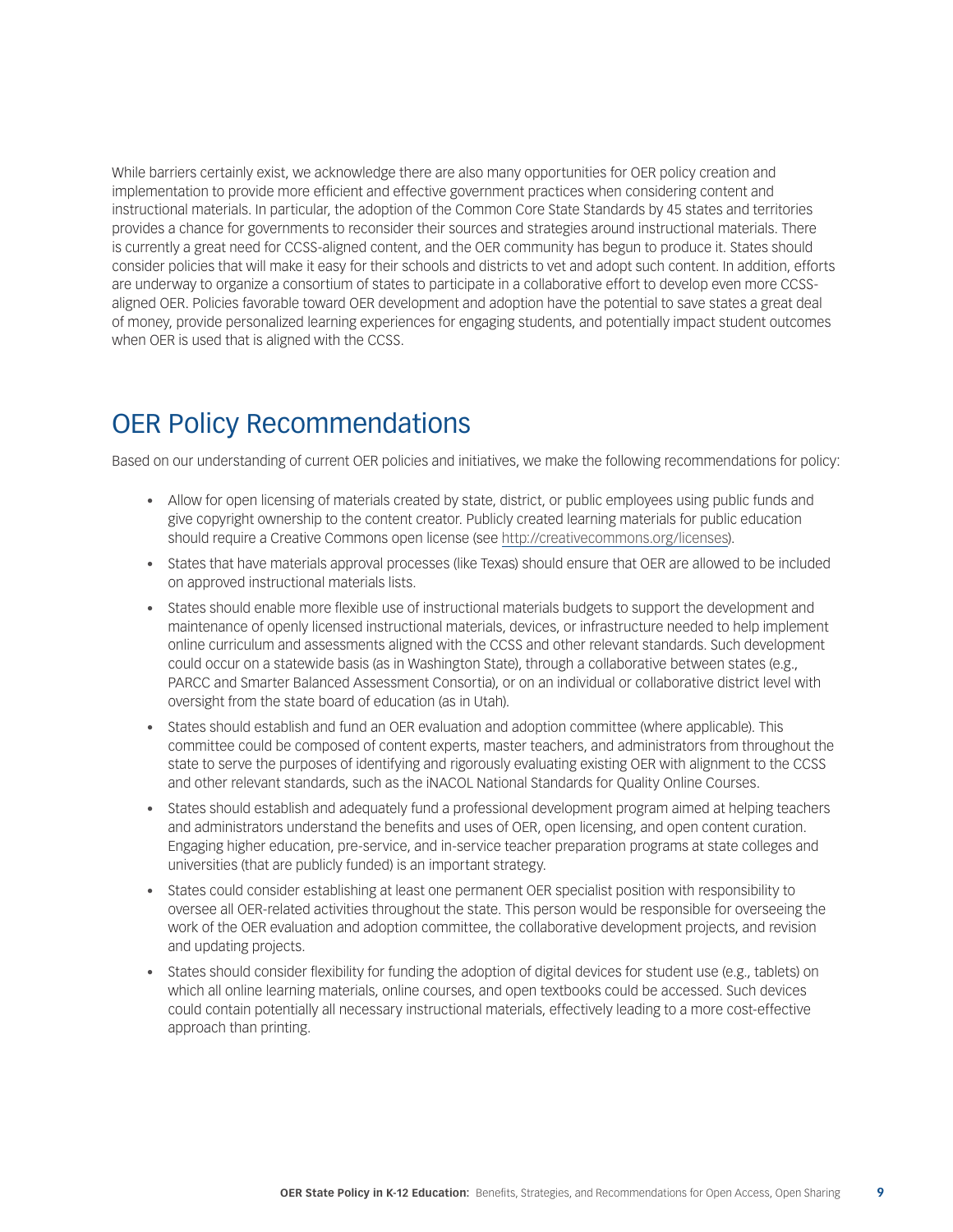# Appendix A

## References

SCORE Working Group on Digital Content Rights. (2010, March). *An expectation of sharing: Guidelines for effective policies to respect, protect and increase the use of digital educational resources*. Atlanta, GA: Southern Regional Education Board. [http://publications.sreb.org/2010/10T02\\_Guidelines\\_Eff\\_Pol.pdf](http://publications.sreb.org/2010/10T02_Guidelines_Eff_Pol.pdf).

Caswell, T. (2012). The open course library of the Washington State colleges. In D. G. Oblinger (Ed.), *Game changers: Education and information technologies* (pp. 259–262). Washington D.C.: Educause.

Cisneros, Noe. (2009, September). *State initiatives regarding electronic or open source textbooks. Education Commission of the States*. [http://www.ecs.org/clearinghouse/81/98/8198.pdf.](http://www.ecs.org/clearinghouse/81/98/8198.pdf)

Levin, D. (2009). *Rethinking the state role in instructional naterials adoption: Opportunities for innovation and cost savings*. NASBE Policy Update 17.11. http://nasbe.org/index.php/file-repository/Education-Issues/Instructional-Materials/Rethinking-the-State-Role-in-Instructional-Materials-Adoption/ and reposted at [http://www.k12opened.com/](http://www.k12opened.com/wiki/uploads/9/97/Instructional_Materials-3.pdf) [wiki/uploads/9/97/Instructional\\_Materials-3.pdf.](http://www.k12opened.com/wiki/uploads/9/97/Instructional_Materials-3.pdf)

Creative Commons. (n.d.). *OER policy registry*. Retrieved April 2, 2013, from<http://creativecommons.org>.

Patent and Copyright Policies, Virginia H.B. 1941 (2009). Accessed at [http://lis.virginia.gov/cgi-bin/legp604.](http://lis.virginia.gov/cgi-bin/legp604.exe%3F091%2Bsum%2BHB1941) [exe?091+sum+HB1941.](http://lis.virginia.gov/cgi-bin/legp604.exe%3F091%2Bsum%2BHB1941)

Regarding Open Educational Resources in K-12 Education, Washington State H.B. 2337 (2012). Accessed at [http://apps.](http://apps.leg.wa.gov/billinfo/summary.aspx%3Fbill%3D2337%26year%3D2011) [leg.wa.gov/billinfo/summary.aspx?bill=2337&year=2011.](http://apps.leg.wa.gov/billinfo/summary.aspx%3Fbill%3D2337%26year%3D2011)

Relating to Open-Source Textbooks and Other Instructional Materials, Texas H.B. 2488 (2009). Accessed at [http://www.](http://www.legis.state.tx.us/billlookup/History.aspx%3FLegSess%3D81R%26Bill%3DHB2488) [legis.state.tx.us/billlookup/History.aspx?LegSess=81R&Bill=HB2488](http://www.legis.state.tx.us/billlookup/History.aspx%3FLegSess%3D81R%26Bill%3DHB2488).

Sharing of Curriculum by Public School Educators, Utah Board Rule R277-111 (2009). Accessed at [http://www.rules.](http://www.rules.utah.gov/publicat/bulletin/2009/20091201/33147.htm) [utah.gov/publicat/bulletin/2009/20091201/33147.htm](http://www.rules.utah.gov/publicat/bulletin/2009/20091201/33147.htm).

To Support and Encourage the Use of Online Textbooks, Maine L.D. 569 (2011). Accessed at [http://www.](http://www.mainelegislature.org/legis/bills/display_ps.asp%3FLD%3D569%26snum%3D125) [mainelegislature.org/legis/bills/display\\_ps.asp?LD=569&snum=125.](http://www.mainelegislature.org/legis/bills/display_ps.asp%3FLD%3D569%26snum%3D125)

Wiley, D., Bliss, T., & McEwen, M. (in press). Open educational resources: A review of the literature. *Handbook of Research on Educational Communications & Technology* (4th ed.).

### List of Interviews

October 1, 2012: Cable Green, Creative Commons, formerly of the Washington State Board of Community and Technical Colleges

October 11, 2012: The Honorable Scott Hochberg of the Texas Legislature

November 19, 2012: Carol Lear of the Utah State Office of Education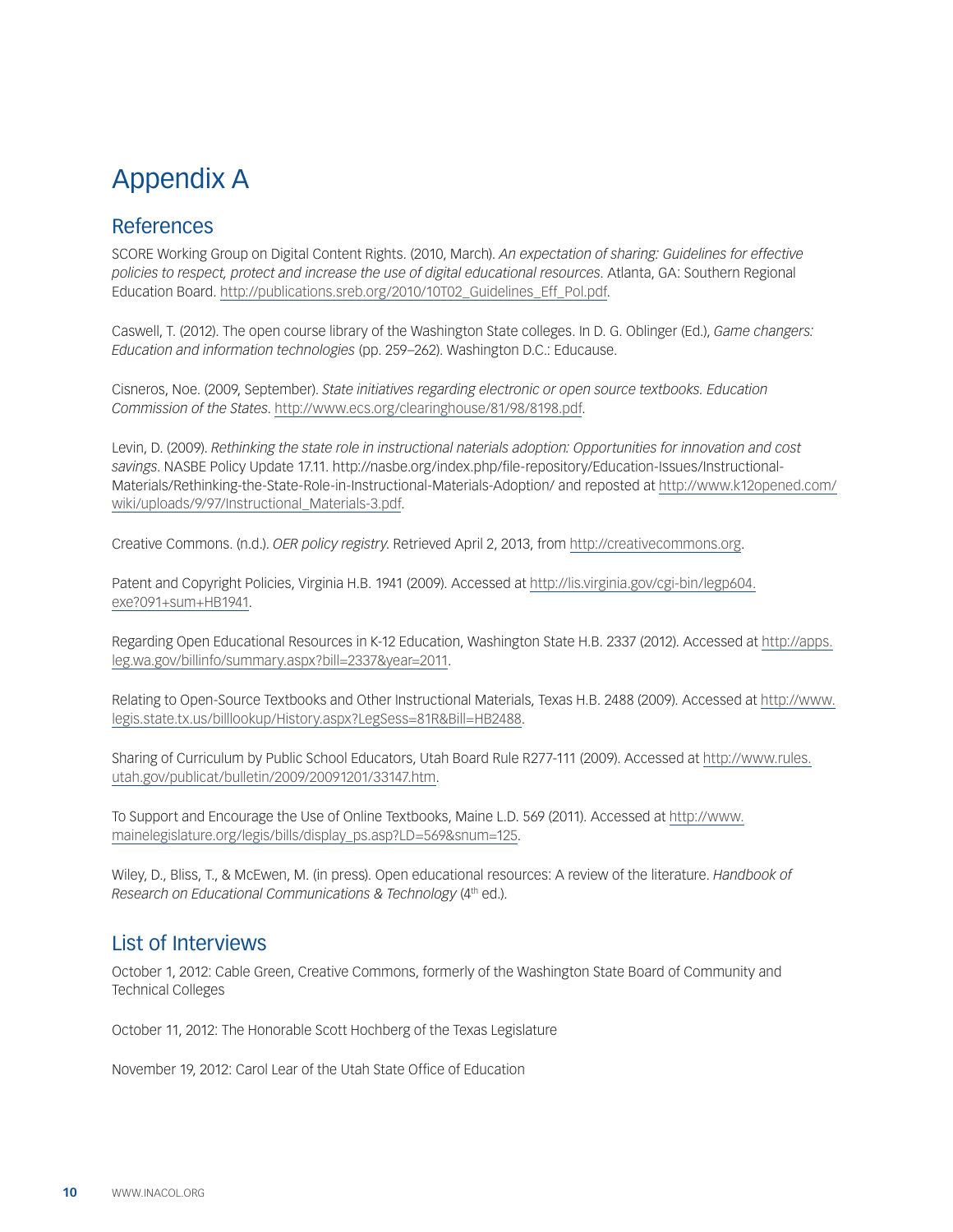# Appendix B

### OER Projects: Object Repositories, Courses, and Courseware

Carnegie Mellon University (OLI) <http://www.cmu.edu/oli/> Creative Commons <http://creativecommons.org> Curriki: <http://www.curriki.org/> HippoCampus (NROC) <http://new.HippoCampus.org> OER Commons <http://www.oercommons.org/> Open CourseWare Consortium <http://www.ocwconsortium.org> Rice Connexions <http://www.cnx.rice.edu> Saylor Foundation <http://saylor.org>

OER Policy Registry [http://wiki.creativecommons.org/OER\\_Policy\\_Registry](http://wiki.creativecommons.org/OER_Policy_Registry) Mountain Heights Academy <http://www.mountainheightsacademy.org/>

### Open Textbook Projects

| CC Consortium for OER | http://oerconsortium.org/          |
|-----------------------|------------------------------------|
| CK-12 Foundation      | http://www.ck12.org/flexr/         |
| Flatworld Knowledge   | http://www.flatworldknowledge.com/ |

### More Open Learning Object Repositories, Referatories, and Specialized Collections

| ActionBioscience.Org             | http://www.actionbioscience.org/                     |
|----------------------------------|------------------------------------------------------|
| AMSER (NSF)                      | http://amser.org/                                    |
| Digital Learning Commons         | http://www.learningcommons.org/                      |
| ide@s (U of Wisconsin System)    | http://www.ideas.wisconsin.edu                       |
| Khan Academy                     | http://www.khanacademy.org/                          |
| <b>Math Archives</b>             | http://archives.math.utk.edu/tutorials.html          |
| Merlot                           | http://www.merlot.org                                |
| National Science Digital Library | http://nsdl.org/                                     |
| NOAA                             | http://www.education.noaa.gov/                       |
| Open Education Group             | http://openedgroup.org                               |
| <b>PhET</b>                      | http://phet.colorado.edu/en/simulations/category/new |
| SAS® Curriculum Pathways®        | http://www.sascurriculumpathways.com                 |
| Teacher Tube                     | http://www.teachertube.com/                          |
| Wisc-Online                      | http://www.wisc-online.com                           |
|                                  |                                                      |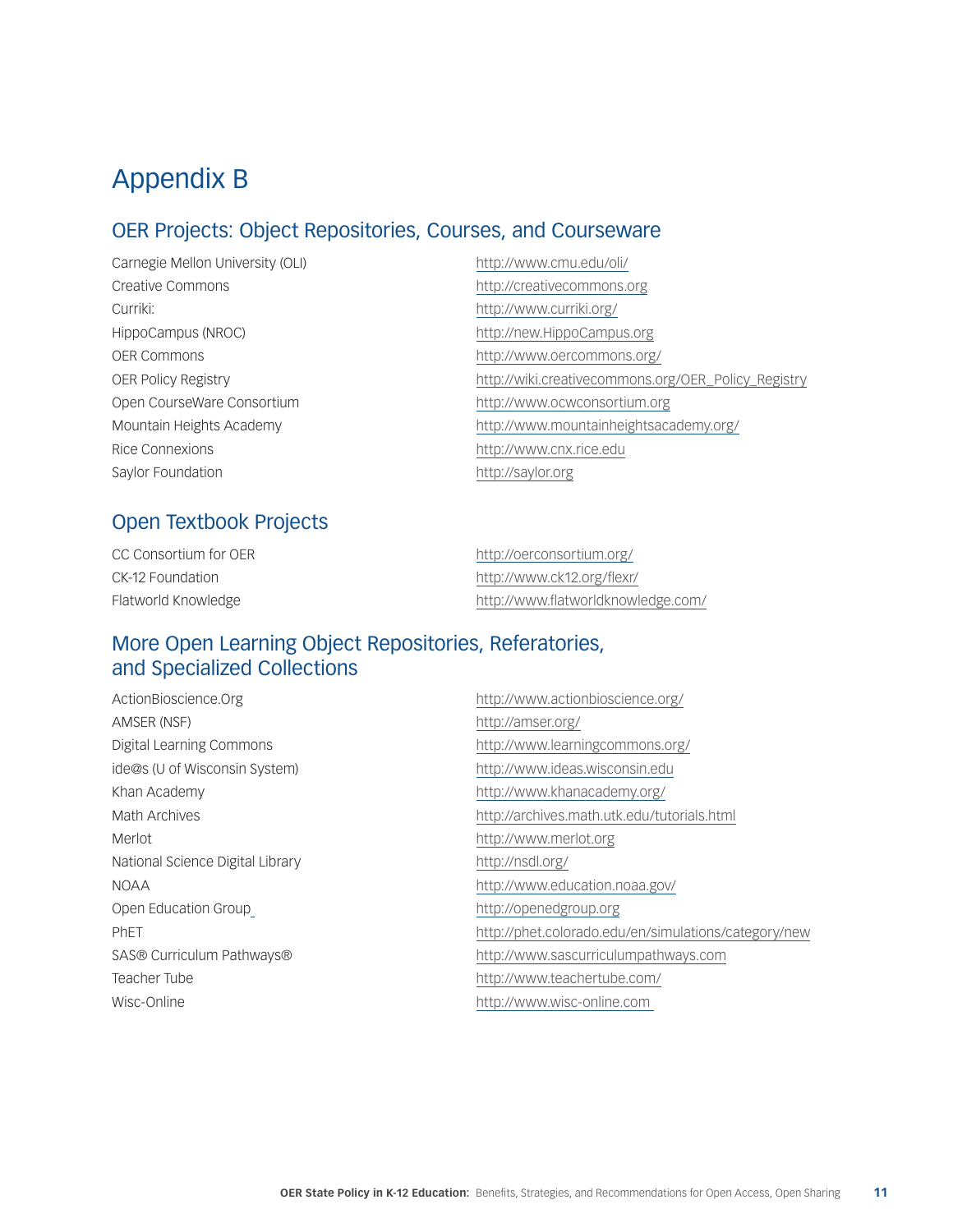#### For more on OER:

Connexions online course about working with OER:

[http://cnx.org/content/m15211/latest/](http://cnx.org/content/m15211/latest/%20)

UNESCO OER Toolkit:

[http://oerwiki.iiep-unesco.org/index.php?title=UNESCO\\_OER\\_Toolkit](http://oerwiki.iiep-unesco.org/index.php%3Ftitle%3DUNESCO_OER_Toolkit%20)

WikiEducator OER Handbook for Educators:

[http://wikieducator.org/OER\\_Handbook/educator\\_version\\_one/Introduction/Why\\_OER%3F](http://wikieducator.org/OER_Handbook/educator_version_one/Introduction/Why_OER%253F%20)

### For more on copyright considerations:

[http://creativecommons.org/](http://creativecommons.org/%20)

*"At the heart of the movement toward Open Educational Resources is the simple and powerful idea that the world's knowledge is a public good and that technology in general, and the Worldwide Web in particular, provide an extraordinary opportunity for everyone to share, use, and re-use knowledge."*

– The William and Flora Hewlett Foundation